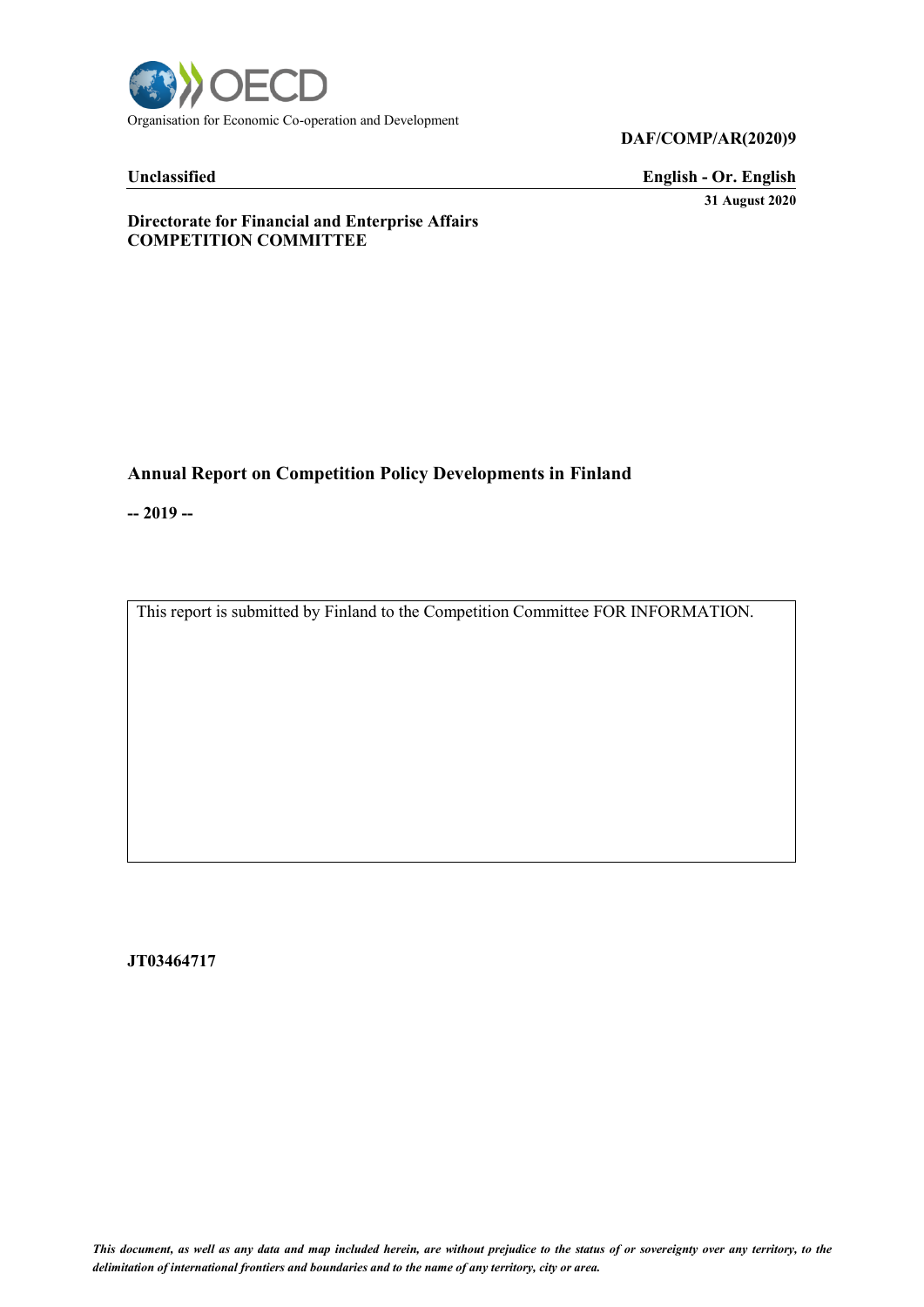# *Table of Contents*

| 2.1. Action against anticompetitive practices, including agreements and abuses of dominant |
|--------------------------------------------------------------------------------------------|
|                                                                                            |
| 2.2.1. Statistics on number, size and type of mergers notified and/or controlled under     |
| 3. The role of competition authorities in the formulation and implementation of other      |
|                                                                                            |
| 4.2. Human resources in competition enforcement (person-years) applied to 12               |
| 5. Summaries of or references to new reports and studies on competition policy issues  12  |

# **Tables**

| T <sub>1</sub> |  |
|----------------|--|
|----------------|--|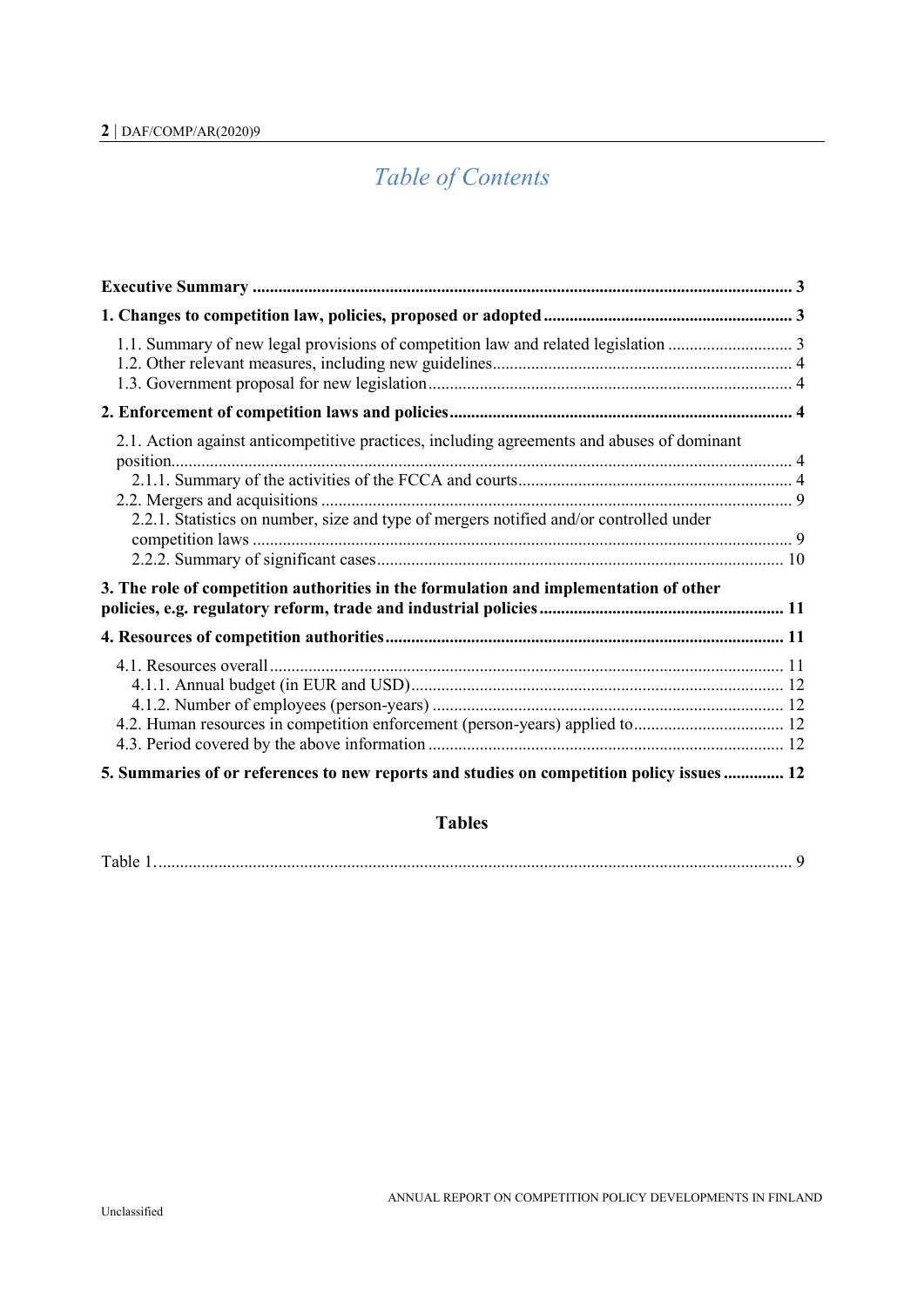# *Finland*

#### <span id="page-2-1"></span><span id="page-2-0"></span>**Executive Summary**

1. In 2019, the Finnish Competition and Consumer Authority (FCCA) made several decisions on antitrust and merger cases, including a proposal to the Market Court to block one merger. Two cases reached a final decision in the Supreme Administrative Court. The FCCA was also active in its authority on overseeing public procurement and concluded several investigations, four of which resulted in proposals to the Market Court. This was the FCCA's third year in this role.<sup>1</sup> The opening of taxi markets to competition in 2018 employed the FCCA also in  $2019<sup>2</sup>$ 

#### <span id="page-2-2"></span>**1. Changes to competition law, policies, proposed or adopted**

#### <span id="page-2-3"></span>**1.1. Summary of new legal provisions of competition law and related legislation**

2. The Finnish Competition Act was amended, and these provisions came into force as of 17 June 2019. The key amendments concerned inspections carried out by the  $FCCA^3$ , the FCCA's right to obtain information and the exchange of information between authorities.<sup>4</sup> Additionally, the amendments introduced new merger control timelines: since the amendments came into force, the timeline has been counted in working days instead of months.<sup>5</sup> In terms of competitive neutrality, the amendment concerning accounting separation entered into force as of 1 January 2020. According to this provision public entities must keep separate accounts of the economic activity they engage in in a competitive market. The provision is intended to prevent competition distortions related to competitive neutrality. It will also enhance the supervision of competitive neutrality as the FCCA shall be provided with reliable data based on accounting and included in auditing.

 $\overline{a}$ 

 $<sup>1</sup>$  See more in Section 2.1.1.1.8.</sup>

<sup>&</sup>lt;sup>2</sup> This report covers the time period from the beginning of 2019 up until the end of April 2020.

<sup>&</sup>lt;sup>3</sup> The inspection provisions were amended to allow the FCCA to conduct searches in temporary copies of data made during inspections also in its own premises. Additionally, the amendments specify the FCCA's right of inspection to be independent of the medium and so to cover e.g. mobile devices.

<sup>4</sup> The FCCA's right to obtain information from public entities was expanded. The Competition Act was also amended to include authorities to which the FCCA may deliver information and documents notwithstanding the provisions on confidentiality.

 $<sup>5</sup>$  Phase I investigation can now last a maximum of 23 working days and the deadline for phase I</sup> decision is calculated from the date following the receipt of a merger notification. Phase II investigation can last a maximum of 69 working days. The Market Court may extend the phase II deadline by a maximum of 46 working days. In May 2020, a further technical amendment to the merger enforcement deadlines has been proposed by in a draft Government proposal. This amendment would change the deadlines of merger cases also in the Market Court to days instead of months.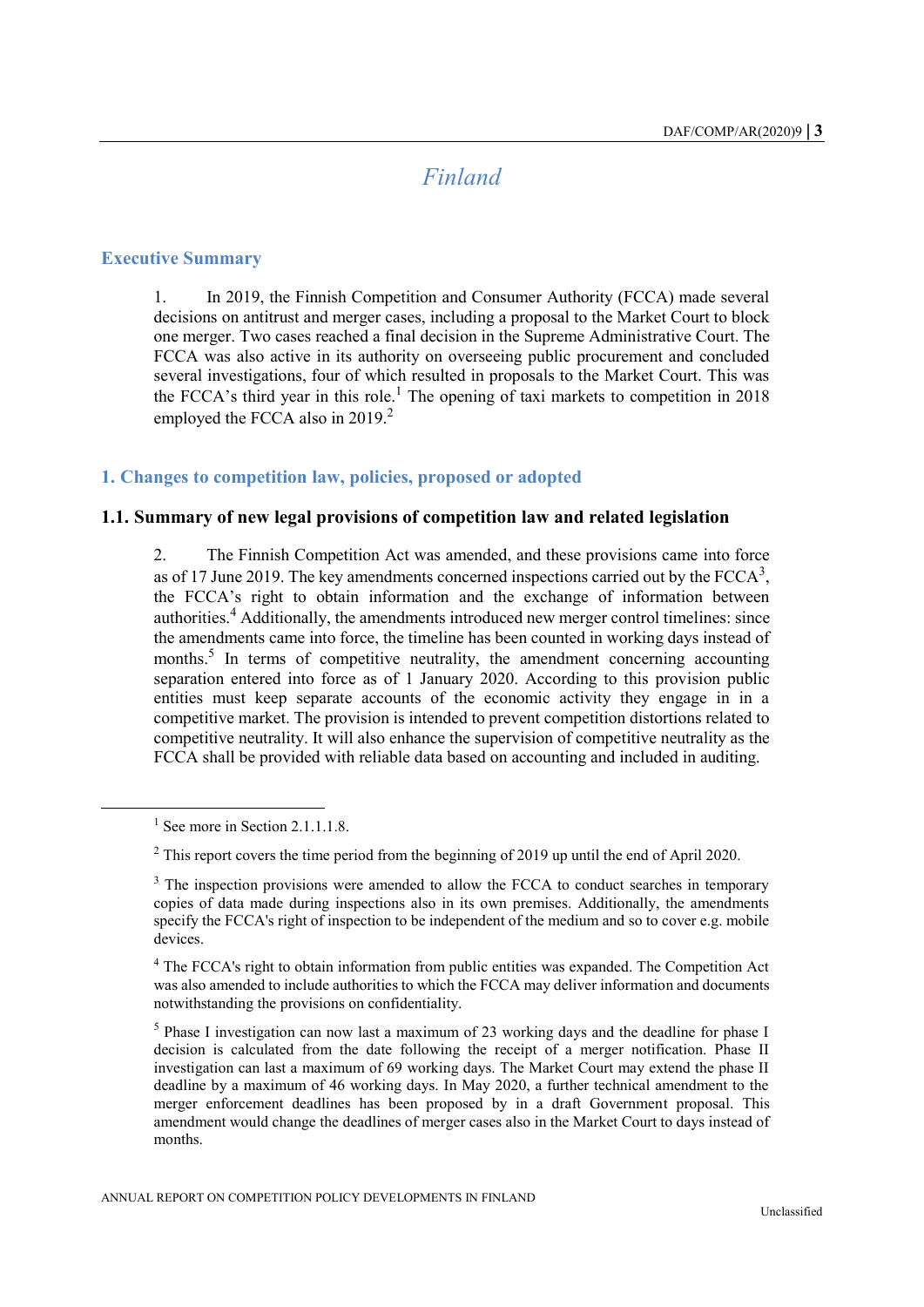# <span id="page-3-0"></span>**1.2. Other relevant measures, including new guidelines**

3. In 2019 the FCCA did not publish any new guidelines.

# <span id="page-3-1"></span>**1.3. Government proposal for new legislation**

4. Due to the ECN+ Directive (Directive (EU) 2019/1), the Finnish Competition Act needs to be amended to meet the requirements set out in the said EU legislation. The deadline for implementing the Directive is 4 February 2021. In Finland, the Ministry of Economic Affairs and Employment appointed a working group to ensure the appropriate national enforcement of the directive. The working group published its draft on the Government proposal in May 2020. The main goal of the ECN+ Directive is to ensure the proper functioning of the internal market and guarantee appropriate enforcement tools to the national competition authorities.

# <span id="page-3-2"></span>**2. Enforcement of competition laws and policies**

# <span id="page-3-3"></span>**2.1. Action against anticompetitive practices, including agreements and abuses of dominant position**

# <span id="page-3-4"></span>*2.1.1. Summary of the activities of the FCCA and courts*

# *The FCCA*

5. Especially the latter part of the year was active for the FCCA. In August, two important cases, one concerning trade associations and the other market foreclosure, received final judgement in the Supreme Administrative Court. In November, four proposals to the market court were made: one in a cartel case concerning anticompetitive practice and four concerning public procurement. Also, several other decisions on public procurement were given in the course of the year. Altogether five decisions on competitive neutrality were published.<sup>6</sup>

6. In 2019, the FCCA closed investigations in three proceedings as no negative effect on competition or enough evidence indicating otherwise was found (*OP Osuuskunta*<sup>7</sup> , *VR-*

 $\overline{a}$ 

 $6$  A selection of these cases will be discussed in more detail below.

 $<sup>7</sup>$  In its investigation on the OP Financial Group bonus system, the FCCA did not find evidence that</sup> the bonus scheme would significantly restrict competition in the non-life insurance market to the detriment of consumers. See more on the case here: *https://www.kkv.fi/en/current-issues/pressreleases/2019/the-finnish-competition-and-consumer-authority-terminates-investigation-into-theop-financial-group-bonus-system*.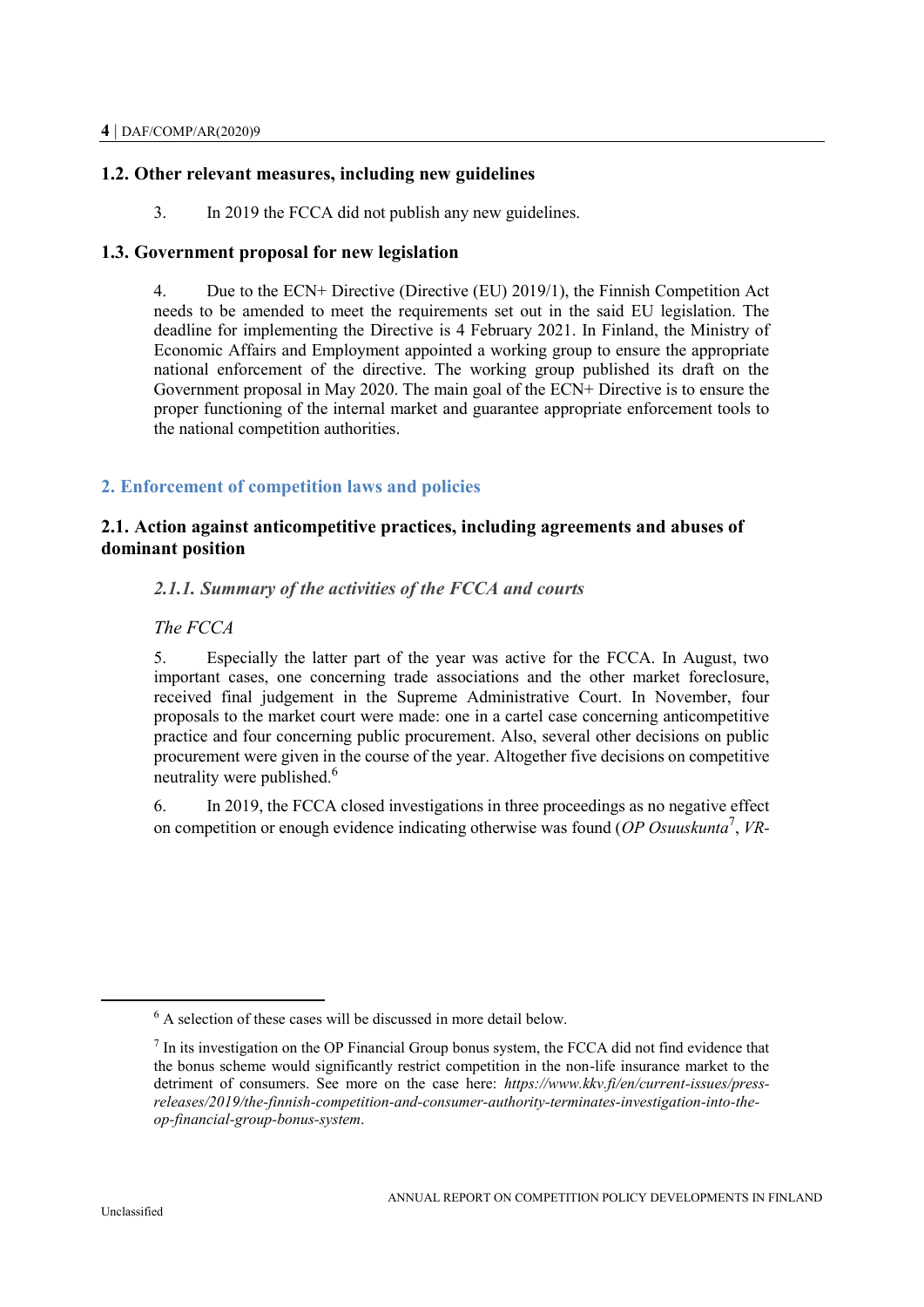*Yhtymä Oy*<sup>8</sup> and *Säveltäjäin Tekijänoikeustoimisto Teosto ry*<sup>9</sup>). In one case, the FCCA decided not to investigate the matter any further as the initial research showed that despite the suspected competition infringement, the market as whole was considered active enough (*Oy Tomra*  $AB^{10}$ ). The FCCA also terminated investigations in one case as no competition infringement was found (*Kestopuuteollisuus ry*  $11$ ).

7. In August 2019 the FCCA also started a self-imposed investigation on the cooperation of *Sanoma Media Finland Oy* and *Fox Network Group Oy* in the selling of TV advertisement space. The investigation was, however, closed in March 2020 as according to the investigation conducted, there was still significant competition in the market regardless of the cooperation.

8. In early 2020, the FCCA finished its investigations on predatory pricing in the distribution of unaddressed advertising. The investigation was conducted to find out whether *Posti Oy*, the largest Finnish postal operator, abused its dominant market position by providing unaddressed advertising distribution service to its customers at a price below cost. In the end, no evidence that Posti's actions would restrict competition was found.<sup>12</sup>

Cartels/ the Uusimaa Driving School Association and eight driving schools

9. In November 2019, the FCCA made proposal to the Market Court in a case concerning eight driving schools and the local association for a price cartel and price recommendation. The penalty payments sum up to EUR 300.000 in total. According to the FCCA, the association and six of the driving schools on its board had encouraged driving schools to raise their prices. In the city of Porvoo, these activities led to a price cartel involving three driving schools. This dates back to 2013, when legislative reforms, such as remodelling the phases required for obtaining a driver's license, in the sector took place. The case marks the first time the FCCA used its authority to inspect personal mobile devices in its investigation proceedings.

Prohibition decision/ the Finnish national hockey league (SM-liiga)

 $\overline{a}$ 

10. The FCCA gave a decision concerning an agreement concluded between the member teams of the national hockey league (altogether 15 teams) and *SM-liiga Oy* (the Finnish national league) that essentially prohibited the recruitment of players from the former national league team Jokerit as well as playing rehearsal matches with the team. In

<sup>&</sup>lt;sup>8</sup> It was suspected by the complainant that VR-Yhtymä Oy was abusing its dominant position in the market of railroad cargo between Finland and Russia. According to the FCCA's investigation, VR had, in individual cases favoured end customers in its pricing. The investigation did not however reveal enough evidence that the action taken by VR would lead to a restriction of competition. Additionally, the FCCA noted that VR changed it pricing policy during the investigations.

 $9<sup>9</sup>$  The case concerned suspected abuse of dominant position on collective management of IPRs in music industry.

 $10$  The market concerned maintenance and selling of spare parts of return bottle machines.

 $11$  This case concerned a suspected restriction competition in quality rating of timber.

<sup>12</sup> See more on the case here: *https://www.kkv.fi/en/current-issues/press-releases/2020/31.3.2020 fcca-finds-no-evidence-of-predatory-pricing-in-the-distribution-of-unaddressed-advertising-byposti/*.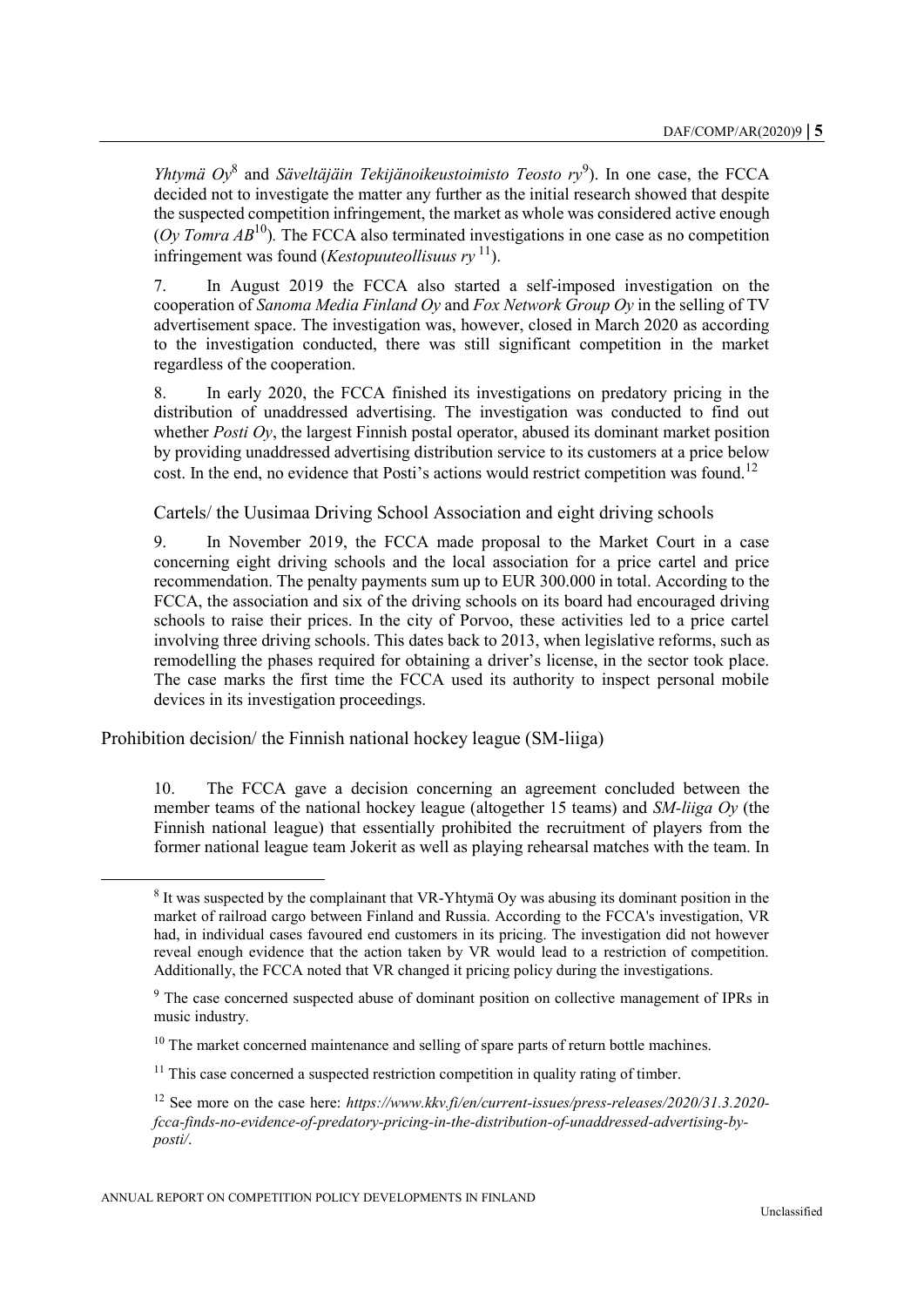addition, agreements on loaning players in the following season were not allowed to be made during the ongoing season. This understanding was reached already in 2014 but was confirmed in writing in 2016. According to the FCCA's decision, the league teams are competitors and should therefore be able to decide on their player acquisitions (signing of players) independently. The intention of the aforementioned agreement was seen to be protecting the financial interests of the member teams by restricting competition. The concluded agreement was thus deemed to be in breach of the Competition Act. A periodic penalty payment of EUR 75.000 per party was set down to increase the effectiveness of the decision.

# Competitive neutrality/ Oulun seudun ympäristötoimi liikelaitos / The city of Oulu

11. The FCCA investigated a suspected competition infringement in the market of small animal veterinary services. According to the request for action the city veterinarian clinics offer the same services during the same working hours as the private clinics and therefore compete in the same market. The FCCA was requested to investigate why the services in question were not corporatised in the city of Oulu, as pursuant to the Local Government Act corporatisation would be required. According to the FCCA, part of the services offered by the veterinarian clinic of the city competed in the market but its effect on the market was anticipated to be relatively small. Due to the fact that the city also did adjustments to its input pricing, and that the sector's legislation was being re-vised, the FCCA terminated its investigation.

#### Competitive neutrality/ The city of Tampere

12. The FCCA started investigations on its own initiative with the assistance of the Regional State Administrative Agencies in order to find out whether the requirements arising from the competitive neutrality legislation regarding a city-owned entity were met. Further investigations were conducted on a public utility in the city of Tampere operating in the catering and cleaning sectors. FCCA did not proceed with the investigations as the city of Tampere had incorporated the entity in question and it partially withdrew from the market as a result of discussions and guidance given by the FCCA. The effect on the functioning of the market and healthy competition was deemed not to be significant enough anymore.

#### Competitive neutrality/ The city of Helsinki

13. The FCCA's investigation arose from the intention to investigate whether the requirements rising from the competition neutrality legislation are met. Another one of the public utilities taken into closer examination was the construction service of the city of Helsinki (*Stara*) and its external sales to customers that were not covered by the exemptions and therefore resulted in Stara essentially engaging in economic activity. Stara, however, committed to gradually withdraw from the market after the investigations conducted by the FCCA and as a result, further investigations could be terminated.

Competitive neutrality/ Pohjois-Savon ELY-keskus, TVV lippu- ja maksujärjestelmä Oy

14. According to the request for action received from *Matkahuolto*, the Centre for Economic Development, Transport and the Environment of North Savo (ELY Centre of North Savo) had overstepped its competence as an authority when it prohibited the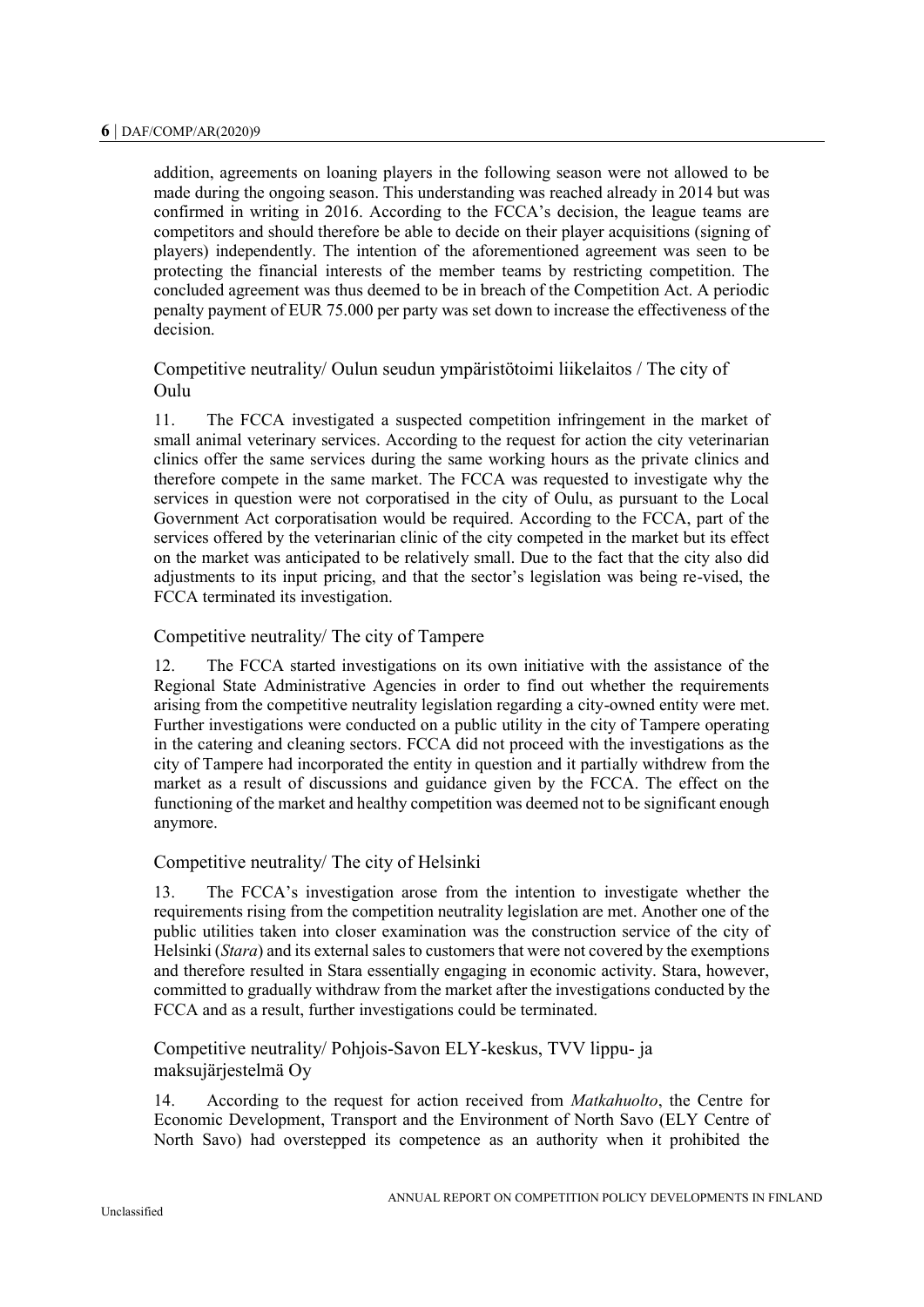acquisition of ticketing and payment services offered in the market freely and instead required the use of a certain service within the contract transportation it organized as an authority. The FCCA concluded in its investigation that the ELY Centre of North Savo acted as an authority and not as an entity performing economic activity. Therefore, the relevant provision of Competition Act did not apply. This applies to the service provider as well. In addition, it was also alleged that the case had characteristics of an abuse of dominant position. No evidence was, however, submitted and the FCCA did not investigate this specific matter any further as it concluded that the probability of such behaviour was only remote.

#### Competitive neutrality/ The city of Kuopio

15. The FCCA investigated the activities of the city of Kuopio in the fields of municipal engineering, food services, residential care, equipment maintenance, and property and logistics services. The investigations were, however, terminated after the city of Kuopio initiated measures to correct the suspected competitive neutrality problems after receiving guidance from the FCCA. The entities in question were already incorporated or would soon be incorporated and they had already reduced their external sales (market activities).

#### Public procurement/ summary

16. 2019 was the third year the FCCA has overseen the compliance of the Act on Public Procurement and Concession Contracts.<sup>13</sup> The FCCA focuses on essential issues and avoids inflexible and prolonged procedures and its supervision covers the activities of procurement units. In the course of the year, the FCCA gave out altogether 10 decisions in public procurement cases. Altogether four cases were addressed to municipalities and cities and the rest to Hospital Districts. The amount of actively investigated cases in the FCCA was lower than in 2018 but the agency kept on giving administrative guidance on the matter as well, and therefore the number of issued decisions was not significantly lower.<sup>14</sup>

17. The FCCA is required by law to report on its work concerning public procurement. Therefore, a report was published on the FCCA's website in March  $2020$ <sup>15</sup> It discussed also the challenges faced by the FCCA in 2019. In public procurement cases, the FCCA is required to make a proposal for the Market Court in 6 months. This deadline was proven to be rather short also in 2019 and the FCCA continued to argue that the deadline is particularly short in order to fully and effectively fulfil the duty given to it by the aforementioned Act.

#### Public procurement/ the Hospital District of Helsinki and Uusimaa (HUS)

18. In November 2019, the FCCA submitted four proposals to the Market Court on the imposition of penalty payments against *the Hospital District of Helsinki and Uusimaa* (*HUS*) for its violation of the Act on Public Procurement and Concession Contracts.

<sup>13</sup> See more on the FCCA's website: *https://www.kkv.fi/en/facts-and-advice/competitionaffairs/supervision-of-public-procurement/*.

 $14$  In 2019, the FCCA made 4 proposals to the Market Court and 6 decisions giving administrative guidance when in 2018 the numbers were 5 and 6.

<sup>15</sup> Available in Finnish here: *https://www.kkv.fi/globalassets/kkv-suomi/julkaisut/raportit/julkistenhankintojen-valvonnan-tulosten-raportointi-2019.pdf*.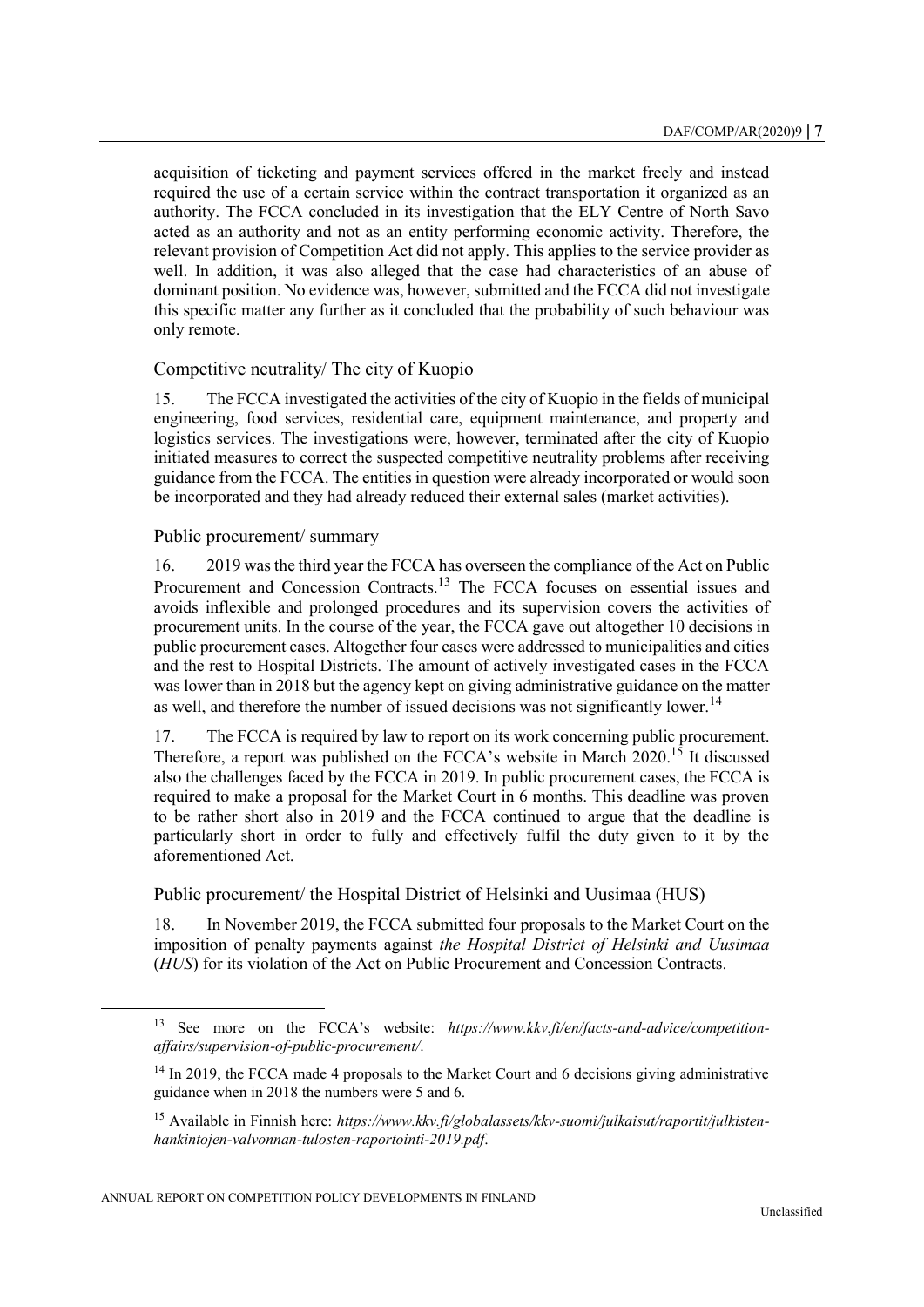19. According to the FCCA's investigations, HUS has paid for goods and services without putting them out to tender. The total amount of the penalty payments proposed by the FCCA is EUR 160.000. The FCCA began investigations on its own initiative.

20. The proposals concern four different products and services: negative-pressure wound therapy, tissue paper, garbage bag products and DNA analysis services. The value of purchase of these products and services amounts to millions of euros annually. The aforementioned products and services were purchased without putting them out to tender. During the timeframe under the FCCA's investigation only tissue paper had been put out to tender in 2013 and 2014, but after these contract periods had ended, HUS had primarily purchased products directly from the suppliers that had been selected previously. In a several instances, HUS had signed off the orders by emails without drafting and signing any official procurement contracts. The case is still pending at the Market Court.

# *The Market Court*

21. In 2019, the Market Court of Finland gave out five decisions concerning decisions on public procurement based on proposals submitted by the FCCA. The cases concerned all individual cities as procurement units. The concerns were related to procurement decisions and service agreements and whether they meet the requirements set out in the Act on Public Procurement and Concession Contracts. The individual cases concerned the cities of Loviisa, Jämsä, Parainen and Naantali and the joint municipal authority of Kainuu. The issues that were assessed in the Market Court included e.g. changes in the procurement contracts during contract period and procurement made without competitive bidding taking place. One of the proposals submitted by the FCCA was eventually deemed inadmissible by the Market Court. No decisions on antitrust cases were given by the Market Court in 2019.

# *The Supreme Administrative Court*

Cartels/ The Finnish Bus and Coach Association, Matkahuolto and seven bus companies

22. This cartel case concerned a cartel seeking to prevent market opening and the access to the market of new competitors. The initial proposal to the Market Court of Finland was submitted in January 2016. In the Supreme Administrative Court's ruling handed down in August, it was stated that competition infringement was used to systematically impede and delay the opening of the market to competition. The Court imposed penalty payments summing up to EUR 8,9 million in total which was more than imposed by the Market Court but still less than the FCCA's proposal initially. Especially according to the FCCA's view, this case again brought up the discussion on whether Finland is in need of guidelines on the method of setting fines, and in order to increase the level of fines in serious competition law infringements.

#### Trade associations/ The Finnish Bakery Federation

23. According to the Supreme Administrative Court, *the Finnish Bakery Federation*, by giving price recommendations, went beyond what can be considered conventional communication by a trade association. The proposal to the Market Court was made in 2016 resulting in a penalty payment of EUR 15.000 instead of the initially proposed approximately EUR 40.000. In its ruling in August 2019, the Supreme Administrative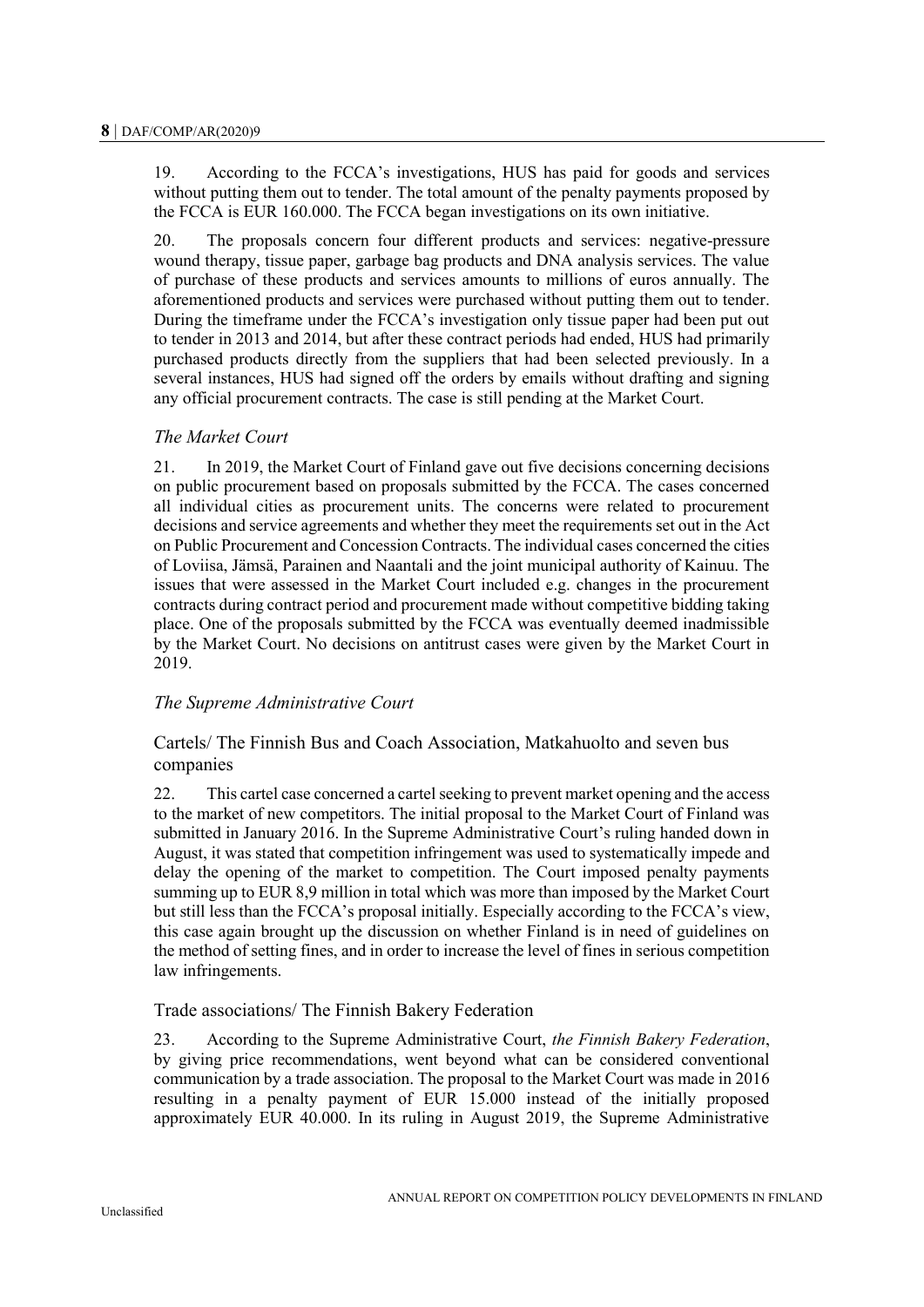Court increased the payment imposed by the Market Court, resulting in a final penalty payment of EUR 30.000.

### *The Supreme Court of Finland*

Damages in a competition law case

24. In 2019, a case concerning damages in competition law case was resolved in the Supreme Court (KKO:2019:90). The case was related to the nationwide cartel in the asphalt market in Finland. As explained in the case, the plaintiff had entered into asphalt works contracts with a company participating in the cartel and incurred additional costs due to overpricing resulting from the cartel.

*"The issue before the Supreme Court was whether V Ltd was liable for the conduct of A Ltd, X Ltd liable for the conduct of B Ltd, and Y Ltd liable for the conduct of C Ltd, regarding the harm caused to the plaintiff city as a result of the cartel, when V Ltd, X Ltd and Y Ltd had acquired the shares of the companies participating in the cartel, dissolved the said companies and continued their commercial activities."<sup>16</sup>*

25. The case also touched upon the economic continuity test. The Supreme Court made a reference for a preliminary ruling to the European Court of Justice (ECJ) in the case.<sup>17</sup>

#### *Cartels/ Power cable cartel*

26. In the beginning of June, the Supreme Administrative Court of Finland ruled in the power cable cartel case that it would refer a question to the Court of Justice of the European Union (CJEU) for a preliminary ruling. The question concerned the duration and termination of the infringement and, thus, the expiration of the penalty proposal made initially in 2014. This is the first time a reference for a preliminary ruling has been made in a case concerning the penalty proposal made by the FCCA. The case is still pending in the CJEU.

### <span id="page-8-1"></span><span id="page-8-0"></span>**2.2. Mergers and acquisitions**

 $\overline{a}$ 

*2.2.1. Statistics on number, size and type of mergers notified and/or controlled under competition laws*

<span id="page-8-2"></span>

|                       | 2010 | 2011 | 2012 | 2013 | 2014 | 2015 | 2016 | 2017 | 2018        | 2019 |
|-----------------------|------|------|------|------|------|------|------|------|-------------|------|
| Mergers filed         | 35   | 42   | 29   | 20   | 30   | 28   | 36   | 32   | 39          | 34   |
| Phase II required     |      |      |      |      |      |      |      |      |             | 4    |
| Conditional clearance |      |      |      |      |      |      |      |      | $\mathbf b$ | 4    |
| Mergers blocked       |      |      |      |      |      |      |      |      |             |      |

#### **Table 1.**

16 See full summary here: *https://korkeinoikeus.fi/en/index/ennakkopaatokset/shortsummariesofselectedprecedentsinenglish/ 2019/kko201990-damagesinacompetitionlawmatter.html*.

<sup>17</sup> See the case C-724/17 – *Skanska Industrial Solutions et al*.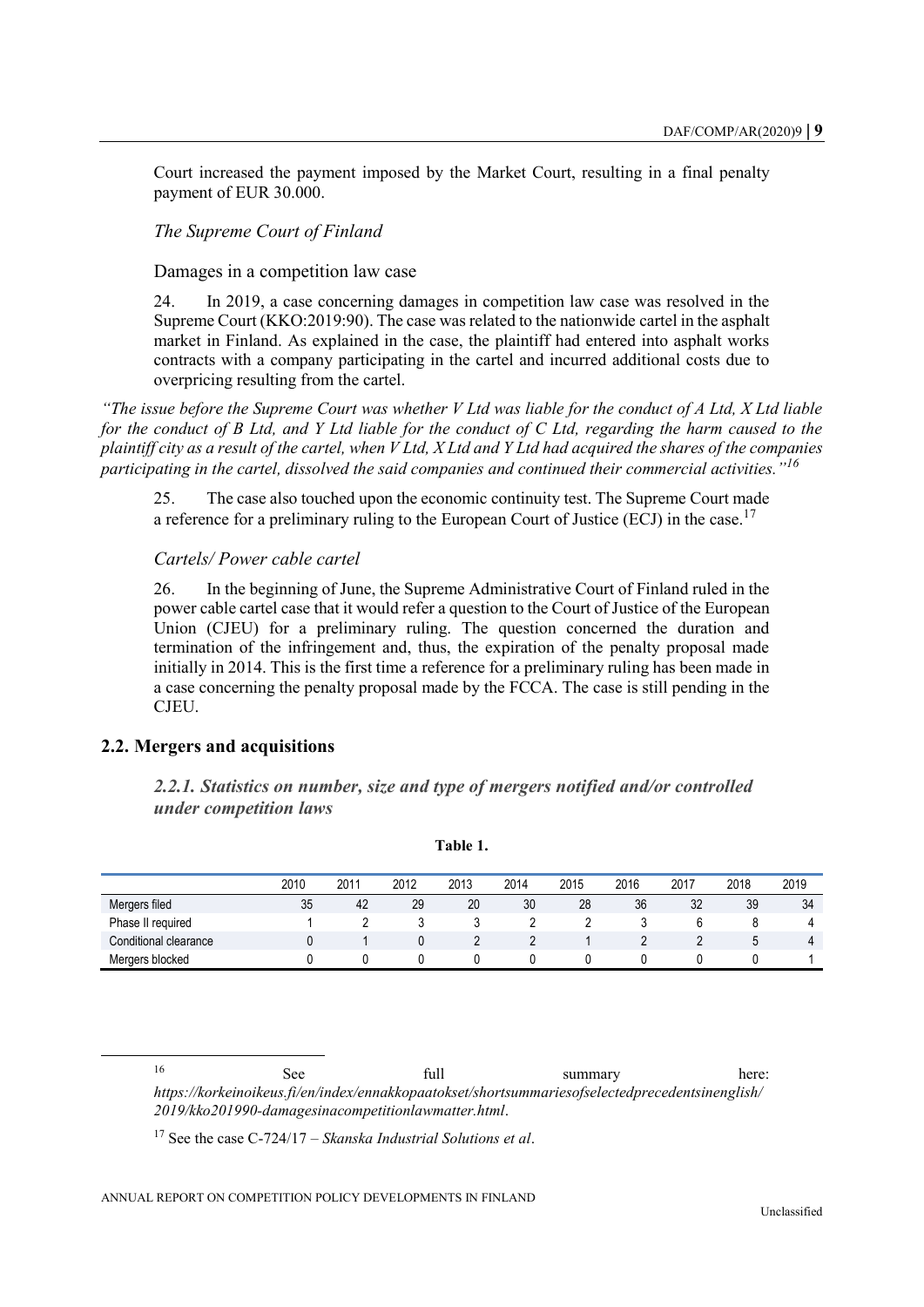### <span id="page-9-0"></span>*2.2.2. Summary of significant cases*

27. In 2019, the FCCA gave out altogether 29 decisions in cases clearing mergers as they had been filed to the FCCA. In addition, the FCCA gave out one decision on moving a merger case into Phase II, one decision on changing the remedies in a previous merger, one decision on inadmissibility and one statistically historical proposal to the Market Court to prohibit a planned merger.

28. In four cases, commitments were agreed on in order to guarantee the respective mergers to not impede effective competition. In January 2019, the FCCA approved the acquisition of *Suomen Transval Group Oy* by *Posti Group Oyj*. The condition for the approval was that Posti undertakes to offer internal logistics outsourcing services for one year to competing 3PL operators. The business operations of the Posti Group Oyj and its subsidiaries include delivery of mail and messages, logistics operations, service and information logistics operations, payment transaction and credit institution operations and real estate business. Suomen Transval Group Oy is an internal logistics company.

29. In February 2019, an acquisition of *AS TMB* by *Parma Oy* was cleared on the condition that Parma would sell its business operators in a certain area. Parma is part of the *Consolis Group*, engaged in the design, manufacture and production of precast concrete. AS TMB is involved in the manufacture, design and installation of concrete elements.

30. In October, the FCCA approved the acquisition of *A-Katsastus Group* by *MB Equity Fund V Ky*. FCCA made the transaction conditional on that the Muster software used in vehicle inspections be offered to competitors with the current terms for the duration of 24 months. A-Katsastus provides vehicle inspection services and registrations, arranges driving tests, performs vehicle damage inspections and provides vehicle damage repair, maintenance and spare part services in addition to the provision of testing, repair shop equipment and maintenance services. B Funds is a Finnish private equity investment firm, the portfolio of which includes *Protacon*, a company that developed the Muster software used in vehicle inspections.

31. The merger between *Caverion Industria Oy* and *Maintpartner Group Oy* was approved in November. The condition the FCCA set for the merger involves Caverion selling part of its industrial maintenance business. Caverion specialises in technical solutions for buildings and industrial operators, including technical maintenance services for industrial facilities. Maintpartner offers operation and maintenance services for various industrial sectors, as well as project engineering and installation services to complement maintenance operations.

#### *Mergers/ Kesko Oyj/ Heinon Tukku Oy*

32. In November, the FCCA made a proposal to the Market Court to prohibit the merger between *Kesko* and *Heinon Tukku*. The parties to the intended merger are broadline distributors offering a broad range of products and serving foodservice customers nationwide. The now presented prohibition proposal was the fourth of its kind. According to the FCCA's investigation, the intended merger would significantly impede effective competition in the sale of daily consumer goods to food service customers as the merged entity would gain a dominant position in the market for broadline distributors. The case was then moved into the consideration of the Market Court. In February 2020 the Market Court of Finland uphold the FCCA's decision to prohibit the merger. This marks the first time a merger prohibition proposal has been approved by the Market Court in Finland. On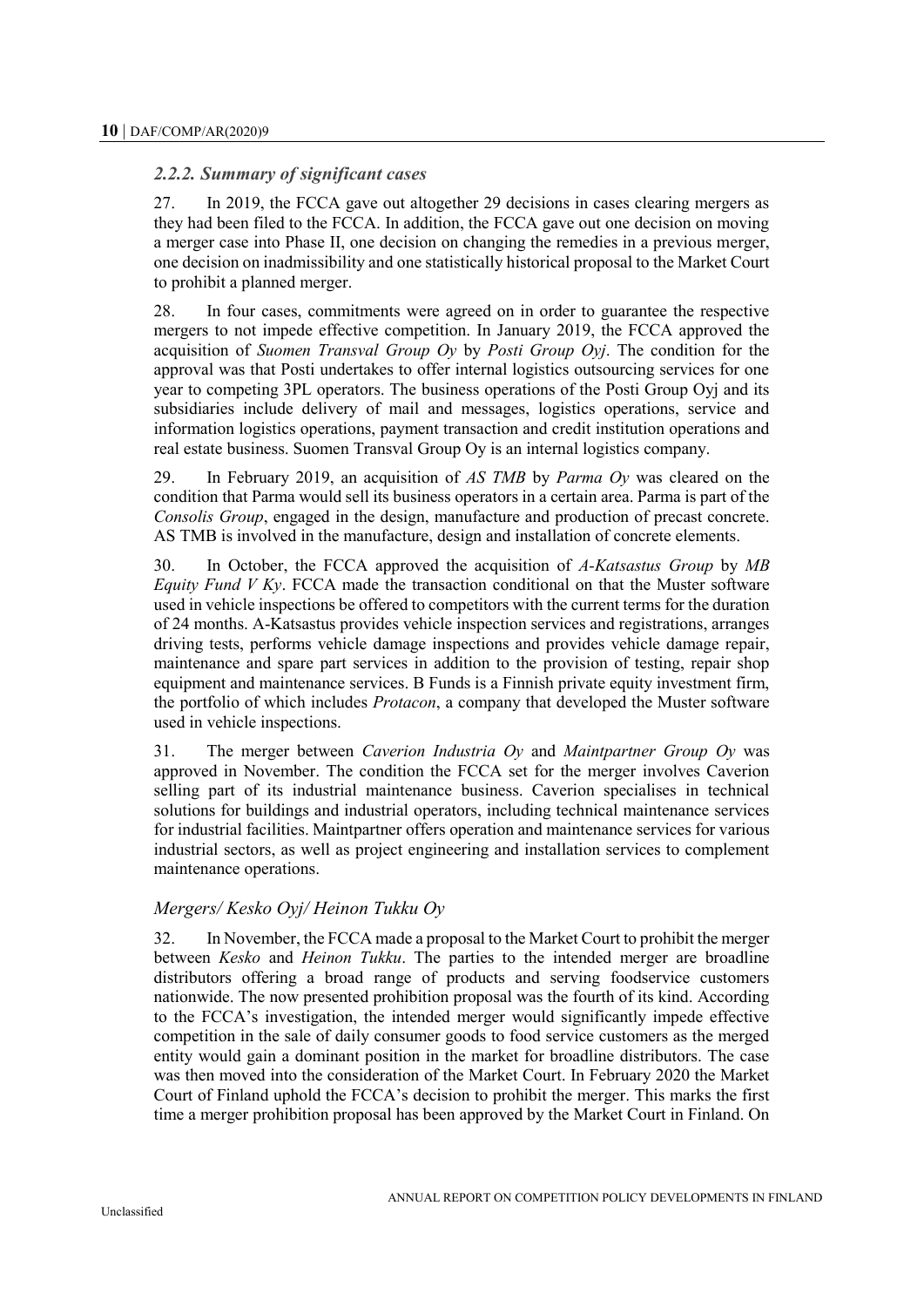19 March 2020 Kesko announced that it will not make an appeal against the Market Court's decision, therefore making it final.

# *Recent cases<sup>18</sup>*

During the first part of 2020, the FCCA has published decisions on some merger cases. In March, the FCCA approved *Sanoma Oyj* to buy the local newspaper and printing company Alma Manu Oy from *Alma Media Oyj*. It was assessed whether the transaction would impede effective competition in the local markets as Sanoma Oyj owns the biggest newspaper in Finland. The FCCA conducted a survey and found out that local consumers would not see a newspaper from another publisher as a substitute to the newspaper they are currently subscribed to.

33. In April, a case was cleared subject to conditions. It concerned a transaction where *Donges Teräs Oy* intended to buy *Ruukki Building Systems Oy*. The FCCA cleared the merger on the condition that Donges Teräs Oy sells a certain factory. Both parties in the transaction operate as steel structure suppliers.

# <span id="page-10-0"></span>**3. The role of competition authorities in the formulation and implementation of other policies, e.g. regulatory reform, trade and industrial policies**

34. In May 2019, the FCCA established a new unit focusing on impact assessment of competition and consumer policies. The Market Research Unit's main assignment is to conduct competition and consumer policy-related research, surveys and comparisons. The Market Research Unit may also prepare proposals and initiatives for promoting the functionality of the market as well as assess new legislative proposals.<sup>19</sup>

35. As the taxi market was opened for competition back in 2018, the FCCA focused on the development of the market in 2019. The results of the research were published on the FCCA's website in early 2020 (available only in Finnish). The report was compiled by several experts and included not only a competition but also a consumer protection perspective. The focus of the report was to find out what action should be taken in the taxi market to make it work better and this way benefit the customers and the economy as a whole. The FCCA gave several recommendations in its reports concerning e.g. the needs in the development of regulation as well as taximeters.

#### <span id="page-10-1"></span>**4. Resources of competition authorities**

# <span id="page-10-2"></span>**4.1. Resources overall**

36. The overall resources of the FCCA in 2019: 207,7 person-years

<sup>&</sup>lt;sup>18</sup> These cases are from the first part of 2020 and are therefore not included in the statistics presented above.

<sup>19</sup> See a press release here: *https://www.kkv.fi/en/current-issues/press-releases/2019/12.4.2019-thefcca-develops-the-impact-assessment-of-competition-and-consumer-policy-a-new-unit-will-startin-may-2019/*.